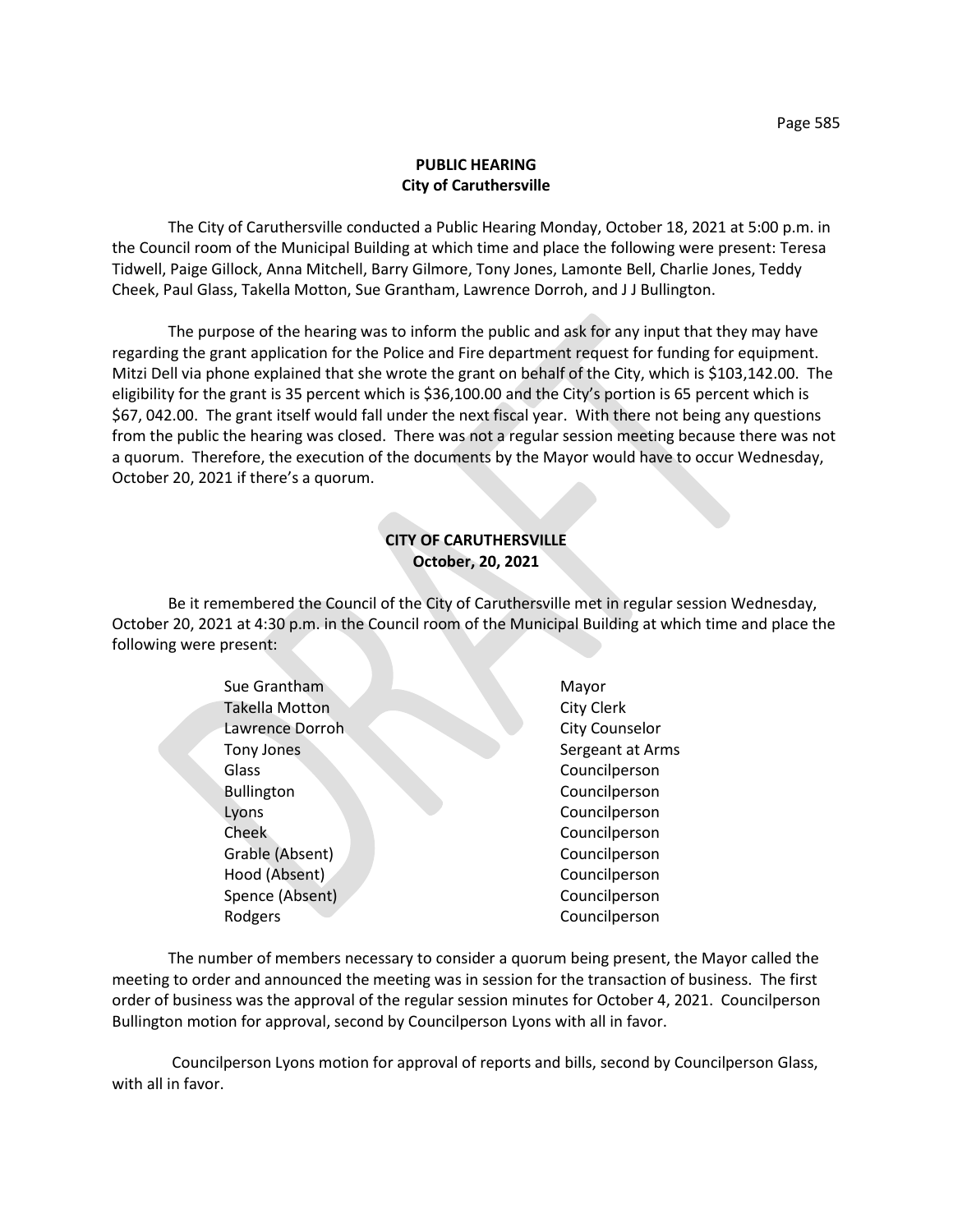#### Page 586

The next item for business was the authorization of the execution of documents discussed in the Public Hearing to be done by the Mayor for the grant application through the USDA. Councilperson Lyons motion for approval, second by Councilperson Bullington, which resulted in the following vote:

| Glass   | Yes | <b>Bullington</b> | Yes |
|---------|-----|-------------------|-----|
| Lyons   | Yes | Cheek             | Yes |
| Rodgers | Yes |                   |     |

The bid tabulation for the relocations of the systems for the new flood wall low bid was from Josh Tinnin Construction LLC for \$1,093,146.50. Councilperson Bullington made motion to accept contingent upon the Corps of Engineers' modification for added cost and the acquisition of the required easements. The motion was second by Councilperson Cheek, which resulted in the following vote:

| Glass   | Yes | <b>Bullington</b> | Yes |
|---------|-----|-------------------|-----|
| Lyons   | Yes | Cheek             | Yes |
| Rodgers | Yes |                   |     |

The bid tabulation for the sewer collection system improvements low bid was from Visu-Sewer of Missouri LLC for \$1,622,096.30. Councilperson Bullington motion for approval to accept the low bid, second by Councilperson Lyons, which resulted in the following vote:

| Glass   | Yes | <b>Bullington</b> | Yes |
|---------|-----|-------------------|-----|
| Lyons   | Yes | Cheek             | Yes |
| Rodgers | Yes |                   |     |

Police report; Tony Jones made the Council aware that the police side of the Public Safety Building needs painting, and the base boards need replacing, which will have to go out for bids.

Public Works; Paul Shaw reported that among the normal duties the crews have worked on the following: Water tap on Stonewall Dr. and Third St., they changed out five copper setters, the well line has been replaced from the old well, paving has started, and both plants are in operation.

Code Enforcement; Barry Gilmore reported moving forward on the Tiger Hut. There will be three buildings coming down by November 16, 2021. The title search was received on the McCoy's property, which shows the Water Tower is not on the McCoy's property. A survey may have to take place in order to get a legal description. Mayor Grantham made mention that there was an interest in the sale of the McCoy's property. The interested party would want to clean up the property, and have a salvage yard. Barry Gilmore stated that the interested party would have to wait until the next tax sale in August of 2022, and then wait another year before a title could be obtained. The only other way would be to purchase from the McCoy's and pay the back taxes.

Library report; Teresa Tidwell reminded everyone of the Halloween Storytime Tuesday, October 26, 2021 at 5:30 p.m., and asked for costumes to be worn. The first lunch and learn post pandemic was held today, in which the circulatory and lymphatic systems were explored by massages on the arms. There are two exercise classes being conducted at the Library, Geri-fit/Gentle yoga that meets Monday, Wednesday, and Friday at 10.00 a.m., and Aerobics on Tuesday and Thursday at 5:30 p.m.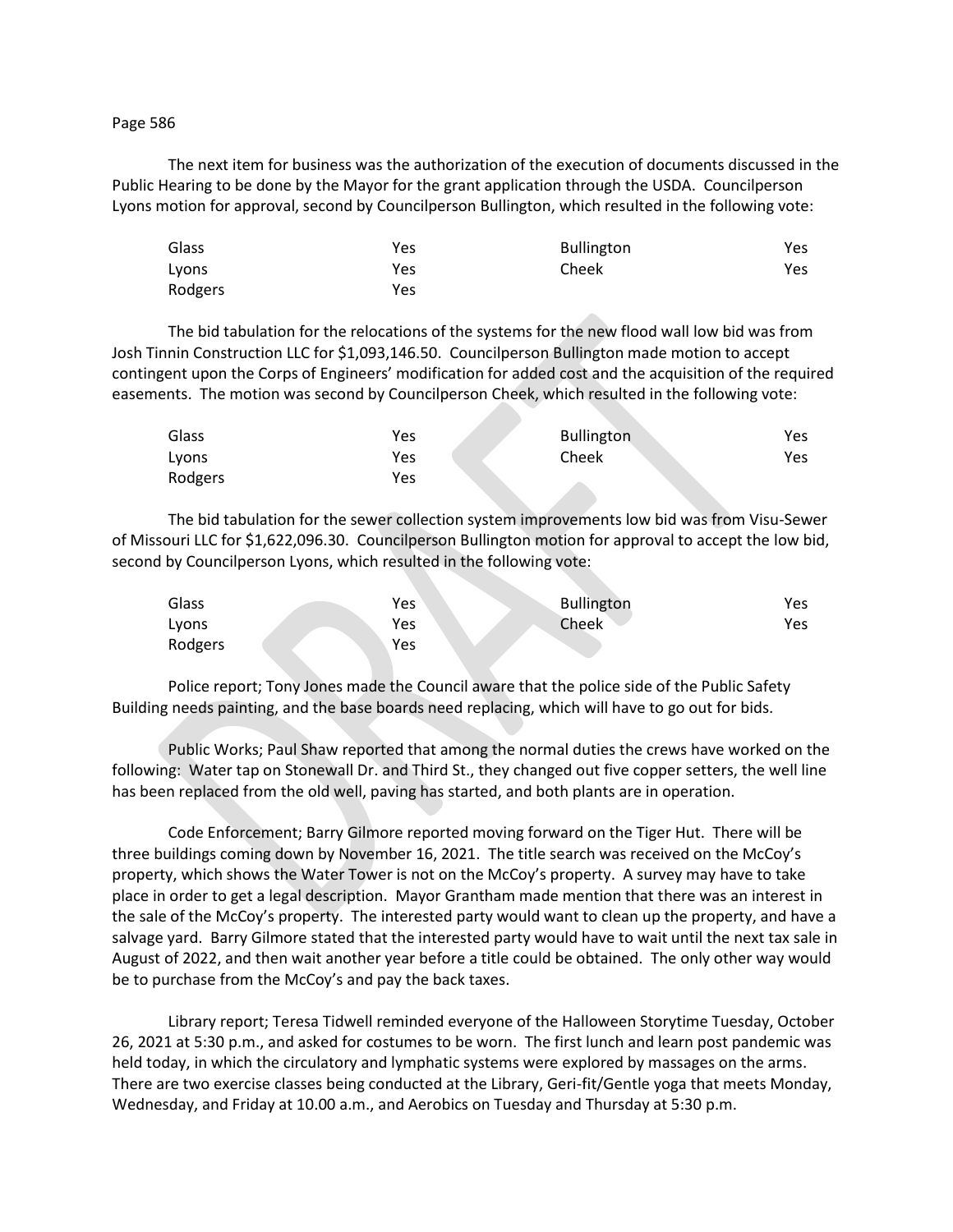Budget report; Councilperson Lyons reported that the Finance Committee would be conducting another meeting, and a budget would be prepared by the next meeting.

Economic report; Jana Merideth reported that last week BLP had the Cleanup Committee meeting, and the goal was to have 25% of the blight to be cleaned up. Thanks to Barry Gilmore the goal was achieved. The committee is now looking at other goals to work on and go forward with. Teresa Tidwell has taken the place of Mary Matheson while she recovers, and Workforce Development continues to work with DAEOC focusing on fossil fuel for potential employees. Downtown Tourism will meet Thursday, October 21, 2021. Value Added Ag is preparing for a Farmer's Brunch at the Library November 15, 2021 from 9:00 a.m. until 2:30 p.m.

The CAAC is asking for support to become a member or renew membership for another year. The Arts Council will be sponsoring their first event post pandemic by having the Funky Butt Brass Band performance at the Armory Saturday, November 6, 2021 from 7:00 p.m. until 9:00 p.m. Tickets are \$25.00 and can be purchased at the Library or from any CAAC member. Gary Lucy will be working on the Muriel on the north wall of the Exchange Building soon. Doug White's Pemiscot County Career Needs Survey deadline is Friday, October 22, 2021. The River Lights lighting will take place Wednesday, November 24, 2021. Beth Warmath will be contacting food truck vendors to see if they're interested in setting up outside of the park.

New Business; With Halloween being Sunday, October 31, 2021, everyone wants to know when it would be celebrated. The Halloween parade is Friday, October 29, 2021 at 4:30 p.m., and Trunk or Treat is Sunday, October 30, 2021 from 6:00 p.m. until 8:00 p.m. The Council thought it was a good idea to have it immediately following the parade on Friday until 7:00 p.m. while the costumes were being worn. Councilperson Lyons motion for approval, second by Councilperson Cheek, which resulted in the following vote:

| Glass   | Yes | <b>Bullington</b> | Yes |
|---------|-----|-------------------|-----|
| Lyons   | Yes | Cheek             | Yes |
| Rodgers | Yes |                   |     |

Mayor Grantham reported that the automated draft for payroll was available, and asked if Council would approve. Councilperson Lyons motion for approval, second by Councilperson Rodgers which resulted in the following vote:

| Glass   | Yes | <b>Bullington</b> | Yes |
|---------|-----|-------------------|-----|
| Lyons   | Yes | Cheek             | Yes |
| Rodgers | Yes |                   |     |

Chief Tony Jones introduced Anna Mitchell the new officer. Officer Mitchell stated that she was originally from Dyersburg TN. When she got out of the academy she went to Kennett MO, and came to Caruthersville for the opportunity of growth, and resides here in Caruthersville.

The Airport grant contract has a second amendment for an additional sum not to exceed \$23,152.00 with the City's match being \$2,572.00 for Crack, Seal, Seal Coat, and Remark Airport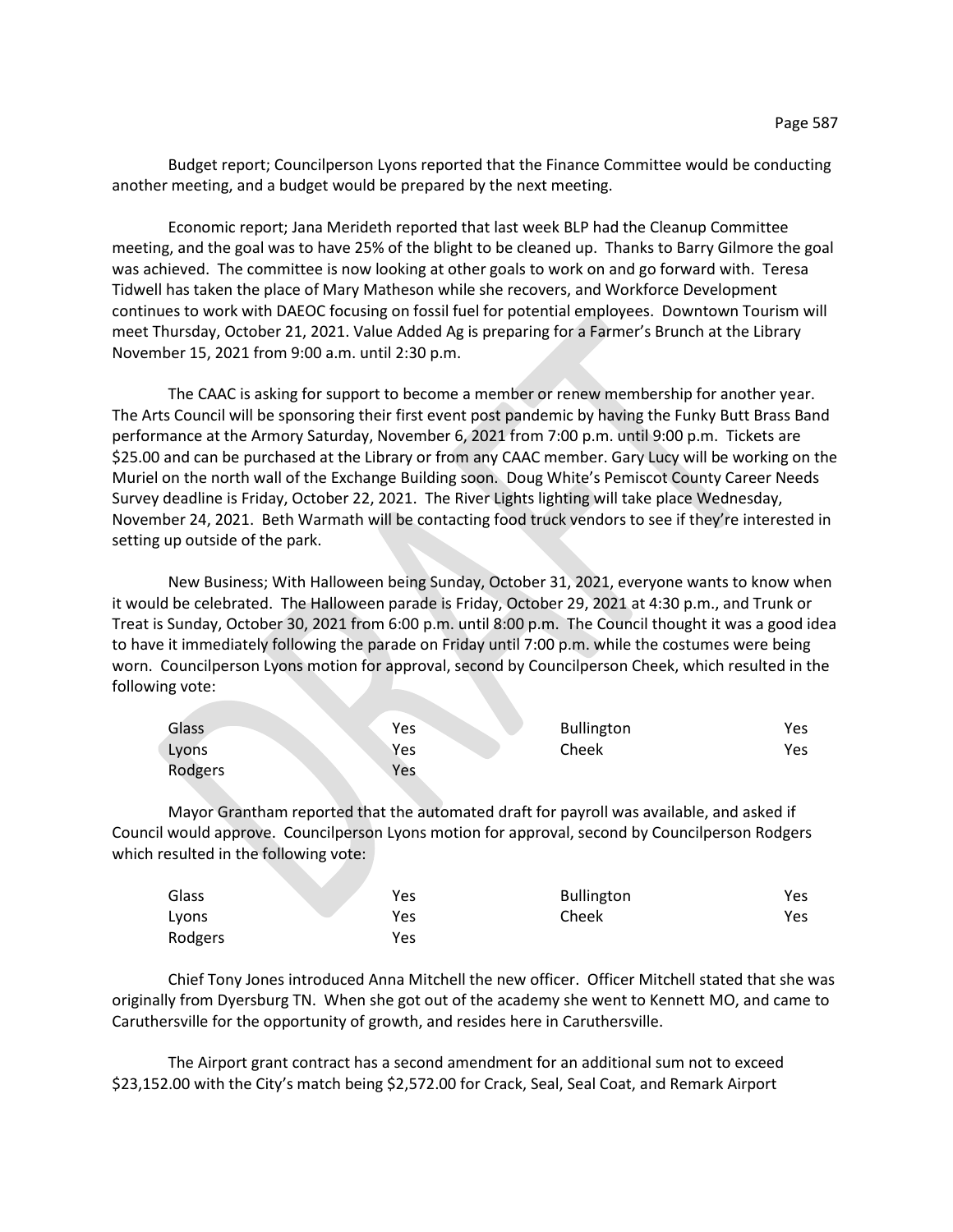#### Page 588

Pavements. Councilperson Lyons motion for approval, second by Councilperson Bullington, which resulted in the following vote:

| Glass   | Yes | <b>Bullington</b> | Yes |
|---------|-----|-------------------|-----|
| Lyons   | Yes | Cheek             | Yes |
| Rodgers | Yes |                   |     |

Introduction to Bills; Counselor Dorroh introduced a bill establishing an ordinance for a school zone speed limit. Councilperson Lyons motion for the first reading as follows:

### **05 ORDINANCE NO. 2021-05** ORDINANCE NO. 2021-05 **AN ORDINANCE ESTABILISHING A SCHOOL ZONE SPEED LIMIT ON SPECIFIED STREETS**

BE IT ORDAINED BY THE CITY COUNCIL OF THE CITY OF CARUTHERSVILLE, MISSOURI AS FOLLOWS:

Section 1. There is hereby established a speed limit of 15 miles from 7:00 a.m. to 4:00 p.m. on all days during which school is in session for the streets described in section 2 below.

Section 2. Schedule III of Title III of the Code of Ordinances of the City is hereby amended by the addition of the following school zone speed limits:

*Location Maximum Speed Limit*

| 1. Henrietta St. between Truman Blvd, and Madison Ave.             | $15$ m.p.h. |
|--------------------------------------------------------------------|-------------|
| 2. Madison Avenue between Henrietta St. and Locust St.             | 15 m.p.h.   |
| 3. Locust St. between Truman Blvd, and Madison Ave.                | 15 m.p.h.   |
| 4. Washington Ave. between Henrietta St. and Locust St. All of     | 15 m.p.h.   |
| the above from 7:00 a.m. to 4:00 p.m. for all days in which school |             |
| is in session. On all other days and times the speed limit on such |             |
| streets shall be 25 m.p.h.                                         |             |

Section 3. The City Traffic Engineer shall place and maintain signs as required by Section 330.010 of the Code.

Section 4. It shall be unlawful for any person to operate any vehicle in excess of the speed specified in section 2 above.

Section 5. This Ordinance shall be effective from and after its passage and approval.

READ TWO TIMES, PASSED AND APPROVED this day of 2021.

Sue Grantham, Mayor

ATTEST:

Takella Motion, City Clerk

Councilperson Lyons motion for the second reading by title only, second by Councilperson Cheek, with all in favor. The question is will Bill No. 2021-05 pass and become known as Ordinance 2021-05.